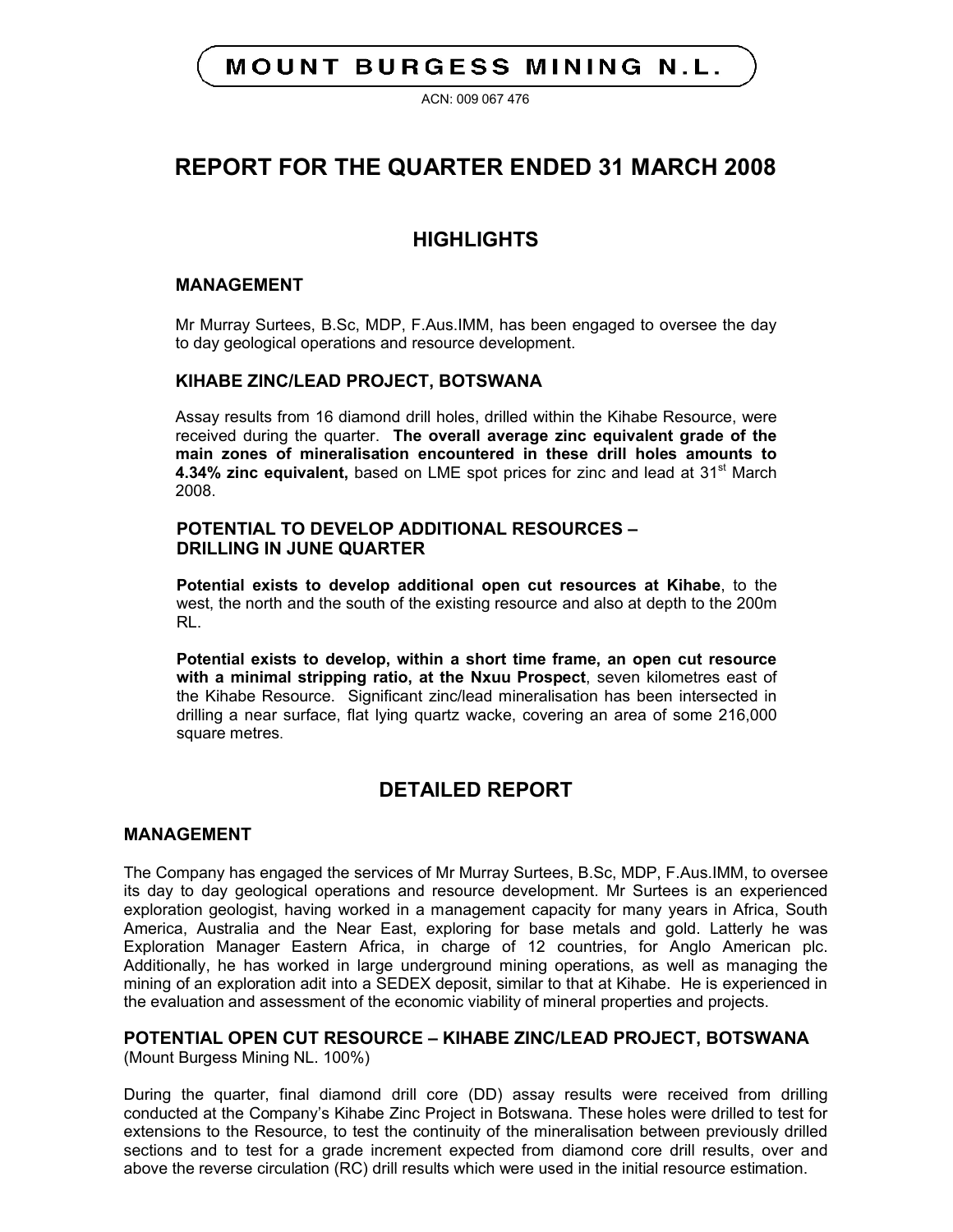A summary of results from these holes, highlighting the MAIN zones of mineralisation, shown in zinc equivalent grades, is as follows:

| <b>SECTION</b> | <b>DIAMOND DRILL</b><br>HOLE NO. |                 |                | <b>MAIN MINERALISED ZONES</b><br>(Zinc Equivalent Grades)* |                                                |
|----------------|----------------------------------|-----------------|----------------|------------------------------------------------------------|------------------------------------------------|
| 9700E          | <b>KDD150</b>                    | 10m             | @              |                                                            | 5.82% Zinc equivalent from 79m to 89m          |
|                |                                  | 12m             | @              |                                                            | 4.33% Zinc equivalent from 91m to 103m         |
| 9850E          | <b>KDD119</b>                    | 25m             | @              |                                                            | 3.06% Zinc equivalent from 93m to 118m         |
|                | (Within the same zone            | 7m              | @              |                                                            | 5.37% Zinc equivalent from 110m to 117m)       |
|                |                                  | 7m              | @              |                                                            | 3.60% Zinc equivalent from 125m to 132m        |
|                | (Within the same zone            | 1m              | @              |                                                            | 292.00g/t (9.39oz/t) Silver from 131m to 132m) |
| 9950E          | <b>KDD122</b>                    | 16m             | @              |                                                            | 3.59% Zinc equivalent from 12m to 28m          |
|                | (Within the same zone            | 13m             | @              |                                                            | 15.40g/t (0.50oz/t) Silver from 15m to 28m)    |
|                |                                  | 50m             | @              |                                                            | 4.42% Zinc equivalent from 81m to 131m         |
| 10,050E        | <b>KDD124</b>                    | 7m              | @              |                                                            | 85.60g/t (2.75oz/t) Silver from 64m to 71m     |
|                |                                  | 15m             | @              |                                                            | 2.64% Zinc equivalent from 71m to 86m          |
|                | (Within the same zone)           | 5m              | @              |                                                            | 25.00g/t (0.80oz/t) Silver from 79m to 84m)    |
|                |                                  | 10m             | $^{\circledR}$ |                                                            | 81.10g/t (2.61oz/t) Silver from 85m to 95m     |
|                | (Within the same zone            | 3m              | @              |                                                            | 218.60q/t (7.03 oz/t) Silver from 92m to 95m)  |
|                | <b>KDD125</b>                    | 31m             | @              |                                                            | 3.78% Zinc equivalent from 30m to 61m          |
|                | (Within the same zone            | 14m             | @              |                                                            | 101.60g/t (3.27oz/t) Silver from 47m to 61m)   |
|                |                                  | 23m             | @              |                                                            | 4.04% Zinc equivalent from 64m to 97m          |
| 10,100E        | <b>KDD126</b>                    | 23m             | @              |                                                            | 9.08% Zinc equivalent from 39m to 62m          |
|                | (Within the same zone            | 9m              | @              |                                                            | 15.00% Zinc only from 44m to 53m)              |
|                |                                  | 4m              | @              |                                                            | 448.00g/t (14.40oz/t) Silver from 98m to 102m  |
|                |                                  | 9m              | @              |                                                            | 3.08% Zinc equivalent from 104m to 113m        |
| 10,150E        | <b>KDD127</b>                    | 3m              | @              |                                                            | 4.13% Zinc equivalent from 104m to 107m        |
|                |                                  | Зm              | @              | 6.59%                                                      | Zinc equivalent from 162m to 165m              |
|                |                                  | 14m             | @              |                                                            | 4.51% Zinc equivalent from 174m to 188m        |
|                | (Within the same zone            | 5m              | @              | 7.78%                                                      | Zinc equivalent from 183m to 188m)             |
| 10,250E        | <b>KDD128</b>                    | 6m              | @              | 2.97%                                                      | Zinc equivalent from 42m to 48m                |
|                |                                  | 13m             | @              | 4.58%                                                      | Zinc equivalent from 80m to 93m                |
| 10,350E        | <b>KDD130</b>                    | 12m             | @              | 3.59%                                                      | Zinc equivalent from 87m to 99m                |
|                |                                  | 6m              | @              | 3.75%                                                      | Zinc equivalent from 158m to 164m              |
| 10,400E        | <b>KDD131</b>                    | 24m             | @              | 2.35%                                                      | Zinc equivalent from 92m to 116m               |
|                |                                  | 17m             | @              |                                                            | 3.31% Zinc equivalent from 123m to 140m        |
| 10,450E        | <b>KDD133</b>                    | 6m              | @              | 4.02%                                                      | Zinc equivalent from 109m to 115m              |
|                |                                  | 23m             | @              | 3.84%                                                      | Zinc equivalent from 124m to 147m              |
| 10,900E        | <b>KDD136</b>                    | 9m              | @              | 4.14%                                                      | Zinc equivalent from 143m to 152m              |
| 11,450E        | <b>KDD140</b>                    | 4m              | @              | 3.96%                                                      | Zinc equivalent from 97m to 101m               |
|                |                                  | 4m              | @              | 2.84%                                                      | Zinc equivalent from 106m to 110m              |
| 11,500E        | <b>KDD142</b>                    | 33m             | @              | 3.79%                                                      | Zinc equivalent from 78m to 111m               |
|                |                                  | 4m              | @              | 4.35%                                                      | Zinc equivalent from 117m to 121m              |
|                |                                  | 3m              | @              | 3.43%                                                      | Zinc equivalent from 132m to 135m              |
| 11,600E        | <b>KDD143</b>                    | 98m             | @              | 5.51%                                                      | Zinc equivalent from 28m to 126m               |
|                | (Within the same zone            | 12m             | @              | 9.07%                                                      | Zinc equivalent from 51m to 63m,               |
|                |                                  | 13m             | @              | 6.51%                                                      | Zinc equivalent from 102m to 115m,             |
|                |                                  | 3m              | @              | 6.79%                                                      | Zinc equivalent from 119m to 122m,             |
|                | and                              | 14 <sub>m</sub> | @              |                                                            | 44.34g/t (1.43oz/t) Silver from 52m to 66m)    |
| 11,770E        | <b>KDD146</b>                    | 10m             | @              |                                                            | 3.17% Zinc equivalent from 42m to 52m          |
|                |                                  | 8m              | @              | 3.84%                                                      | Zinc equivalent from 62m to 70m                |

h this summary, the zinc equivalent grade comprises zinc and lead grades only. Silver is shown separately. Zinc equivalent grades « were calculated on the closing LME spot prices on 31st March 2008, using US\$ 2,302/t for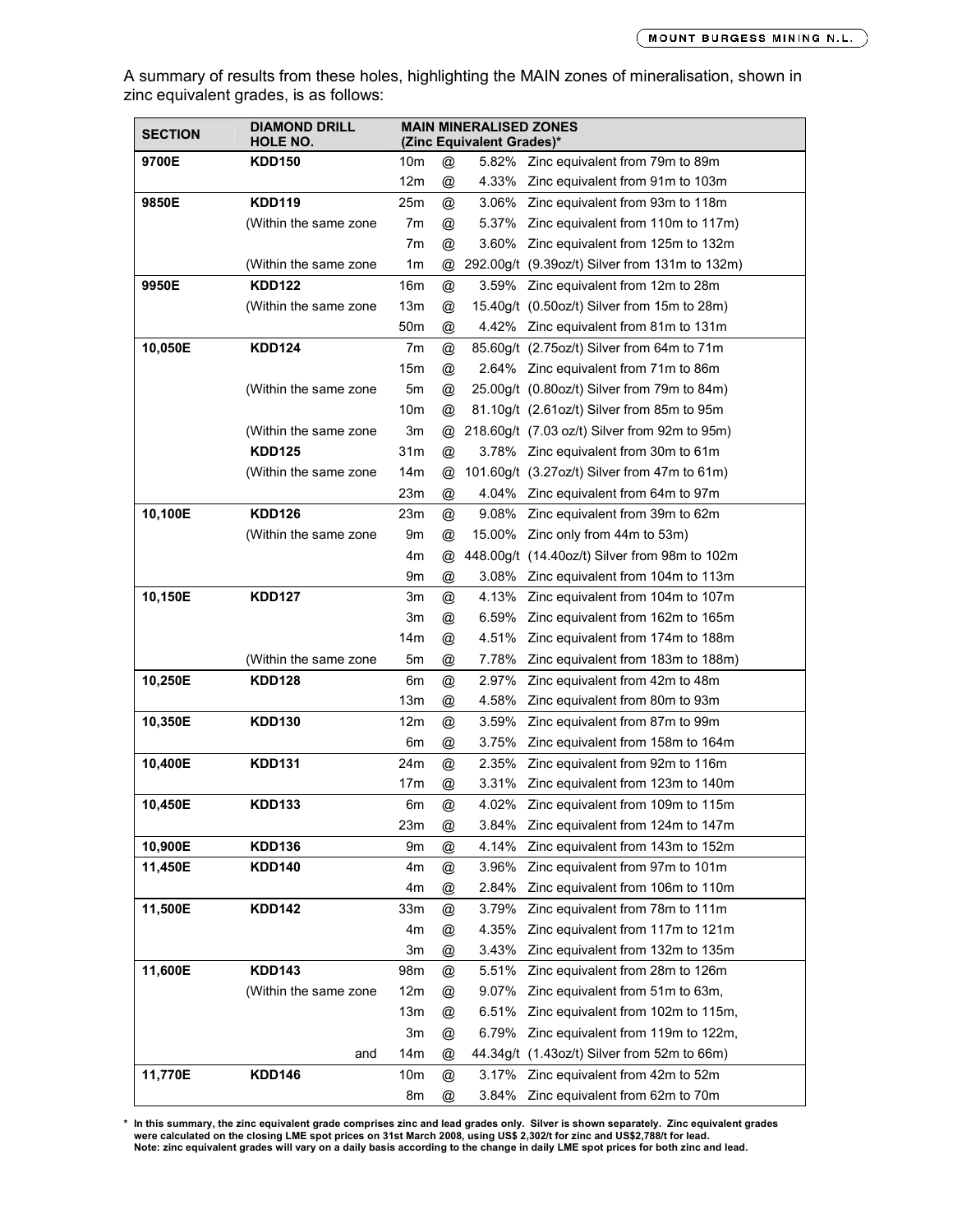### **Initial Company Combined Resource Estimate – April 2007**

For preliminary planning purposes, the Company estimated, in April 2007, an initial combined Resource from the Independent Resource Summaries as shown in Figure 4. This initial combined Resource estimate, based only on RC drilling, amounted to 11 million tonnes at a zinc equivalent grade of 2.5%, with 95% of the combined resource estimate within the indicated category.

### **Observation**

**The overall average zinc equivalent grade for zinc and lead only of the above diamond drill core intersections, amounts to 4.34%. In contrast, the average zinc equivalent grade estimated from RC drilling only, used for the initial Resource Estimate, which includes silver and copper, was 2.5%. A revised Resource calculation will be necessary to determine any overall increment in Resource grade and tonnes. All diamond drilling results received to date are currently being entered into the resource model.**

### **Assaying Process**

Lead and silver values are determined by the process of XRF pressed pellet. Zinc values are determined initially by the process of XRF pressed pellet and secondly by ICP for any values in excess of 1% zinc.

### **Comparison of Twinned Diamond Core / RC Drill Hole Results**

Both KDD131 and KDD143 were drilled to twin the previously drilled RC drill holes, KIH005 and KIH007, respectively, for the purpose of determining whether the diamond drill core results produce a higher grade compared to that from RC drilling.

A comparison between KDD143 and KIH007 showed that KDD143 intersected a 98m zone from 28m to 126m, grading 5.51% zinc equivalent. In contrast the previously drilled RC hole, KIH007, intersected a 126m zone from 27m to 133m, grading 4.35% zinc equivalent, resulting in a 26.7% increase in grade in KDD143. Both KDD143 and KIH007 were drilled down dip of the mineralised zone, which has a true width in the order of 40m.

Because of poor correlation between the zones of mineralisation found in drill holes KDD131 and KIH005, an accurate comparison of grade was not possible.

## **Extensions to the Kihabe Resource (Figure 1)**

**The final results for KDD150 confirm the discovery of a previously unknown zone of mineralisation**. Drilling planned in this forthcoming programme will further test this zone with the potential to extend the known Resource to the west. Drilling is also planned to extend the Resource at depth to 200m RL, as well as testing for extensions to the north, around what may be a much tighter fold closure than previously believed. This zone has generated an IP anomaly similar to that generated within the zone of the main Kihabe Resource. A zinc in soil geochemical anomaly defined to the south of the Kihabe Resource will also be drill tested for additional resources.

## **The Nxuu Prospect (Figure 2)**

A large zinc soil geochemical anomaly, ranging from 300ppm to over 1,000ppm, defined seven kilometres east of the Kihabe Resource and drilled by Billiton in 1982, returned significant intersections of zinc and lead grades, similar to those encountered in drilling at Kihabe in the same year. **RC drill hole AP0006 returned an intersection of 27m @ 3.19% zinc equivalent, from 17m to 44m.** Mineralisation occurs within a flat lying quartz wacke which overlies a dolomite basin and is estimated to cover an area 800m x 270m or 216,000 square metres. The extent to which this quartz wacke will carry economic grade can only be determined by drilling. Covered by a veneer of Kalahari sands 2m - 5m deep, the mineralised quartz wacke is estimated to have a maximum depth of 50m – 60m in the "low " of the basin, with an overall average thickness of around 25m. **Any resource generated within this prospect would be shallow, amenable to an open cut operation and would likely have a very low waste to ore ratio (see Figure 3).** The Company will prioritise diamond core drilling this prospect in this forthcoming programme for the purpose of generating a resource as soon as possible.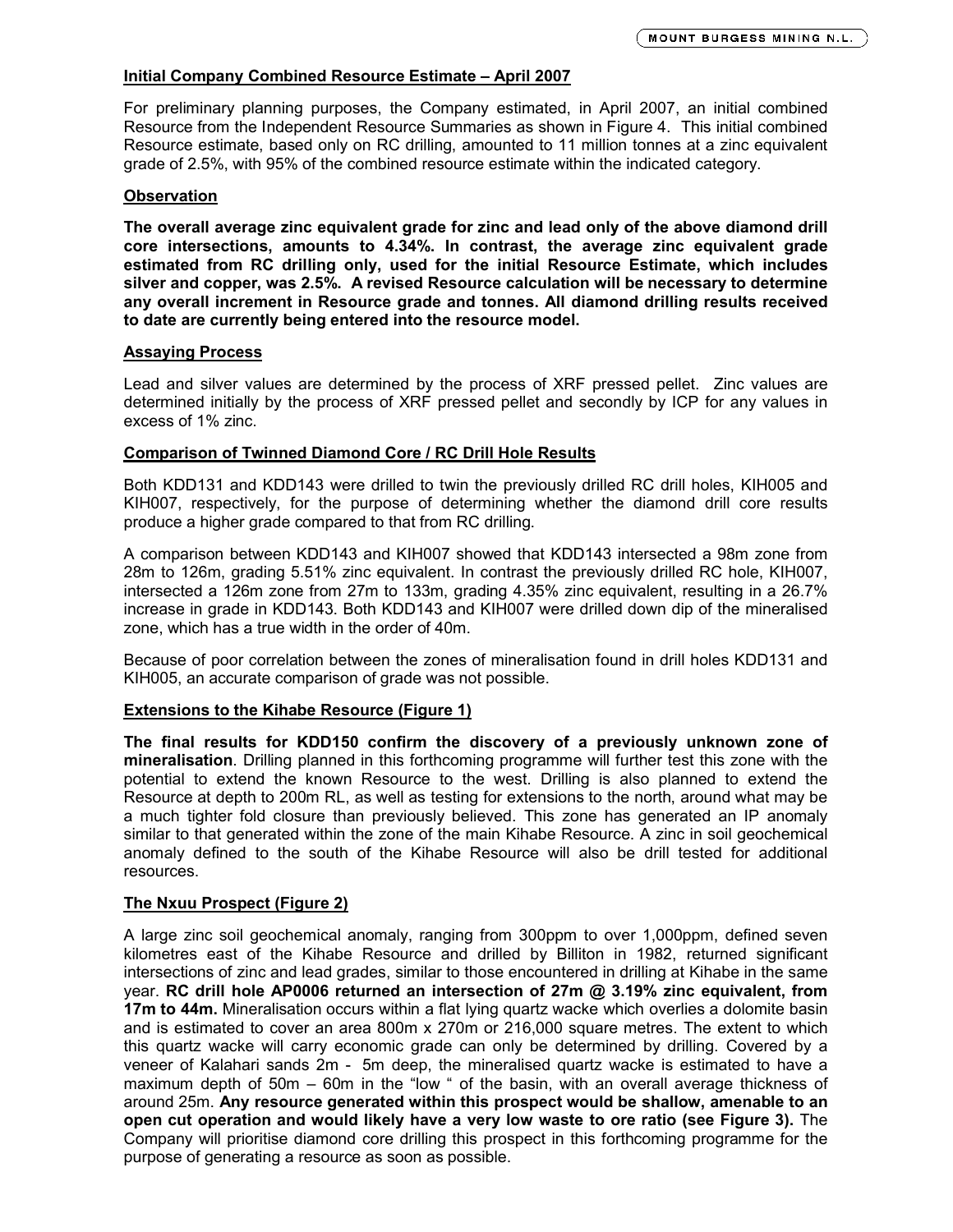## **THE GOSSAN ANOMALY**

Ten kilometres south of the Kihabe Resource, the Company drilled three RC holes into a gossan containing high zinc, lead and silver grades located by rock grab sampling. The peak grab sample grades were 21.95% zinc, 7.63% lead and 6.6 oz/t silver.

Final results using XRF for silver and lead and ICP for zinc have now been received for the three holes drilled into the eastern gossan and are as follows:



EOH 80m

As can be seen from these results, the gossan was intersected at 37m, which is believed to be within a possible depleted zone (which can be seen by comparing these grades with the higher grades at surface). Consequently, it is planned to test this gossan in this forthcoming programme at greater depth with diamond core drilling to determine whether the grade increases at depth.

Trenching is currently being conducted in the gossan area to trace its full extent. This has resulted in more gossan being exposed beneath the Kalahari sand cover around 125m to the south west of where the above drilling took place (see photograph below).

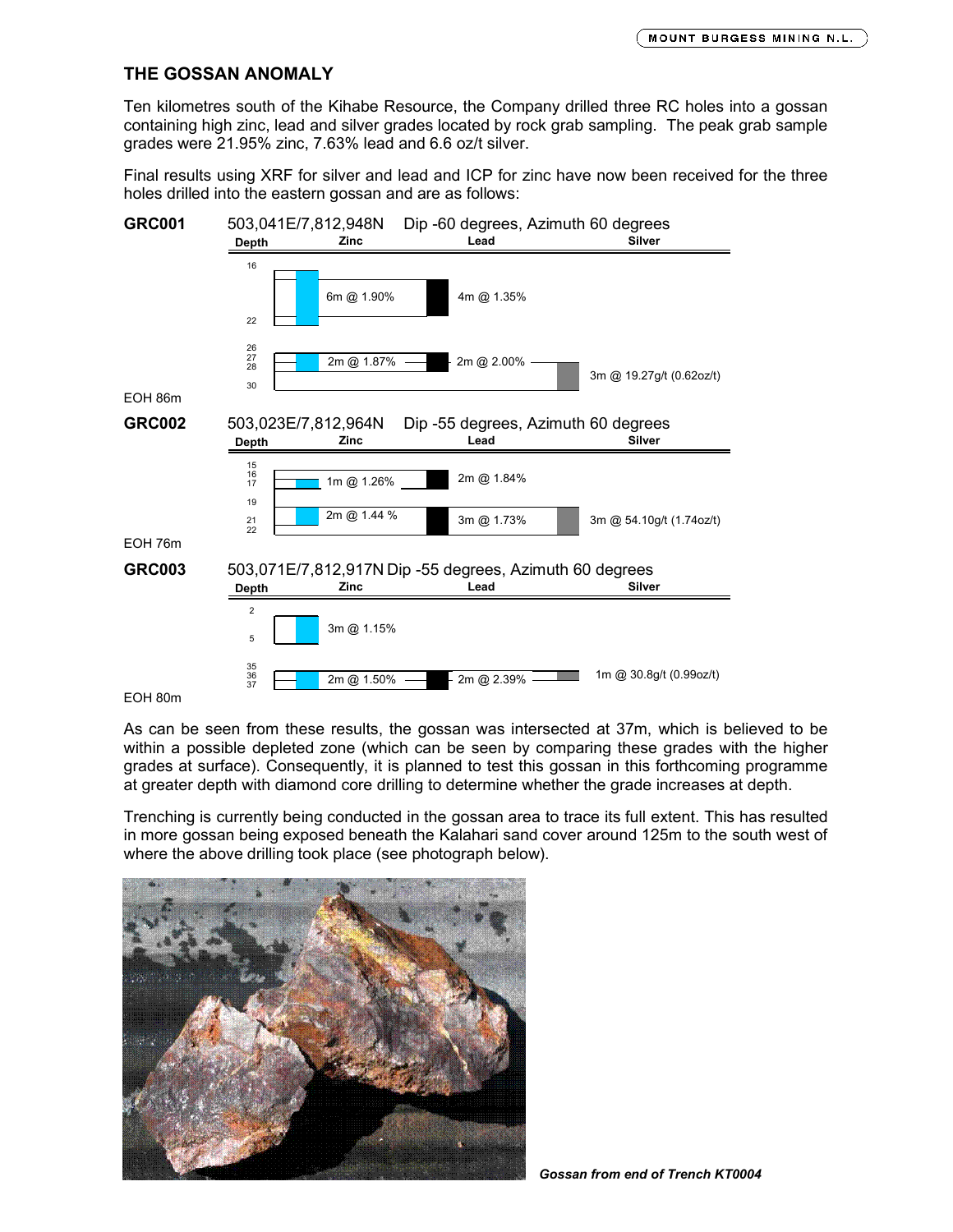A fourth hole was drilled into another area of gossan outcrop some 400m to the west. This hole, believed to be collared too far from the target, failed to intersect the gossan as planned. This gossan will again be tested with a closer positioned drill hole.

### **ONGOING DRILLING PROGRAMMES**

In summary, the Company will be conducting further diamond core drilling as follows:

### **At the Kihabe Resource** (Figure 1)

- To extend the Resource to the west,
- To drill test the Resource at depth, to 200m RL,
- To drill test what may be a tighter fold closure with a coincident IP anomaly to the north; and
- To drill test a soil geochemical anomaly to the south of the main Kihabe Resource.

### At the Nxuu Prospect (Figure 2)

To delineate a resource

### **At the Gossan Anomaly**

To test for higher grade mineralisation at depth

## **CORPORATE**

During the quarter, the Company raised \$780,000 through the issue of 13 million shares @ 6c per share.

The information in this report that relates to exploration results, together with any related assessments and interpretations, is based on information compiled by Mr Murray Surtees, B.Sc, MDP, F.Aus.IMM. Mr Surtees is a Fellow of The Australasian Institute of Mining and Metallurgy.

Mr Surtees has sufficient experience which is relevant to the style of mineralisation under consideration and to the activity which he is undertaking to qualify<br>as a Competent Person as defined in the 2004 Edition of the " consents to the inclusion in the report of the matters based on this information in the form and context in which it appears.

**TO CONTACT US:**PO Box Z5301, St Georges Terrace, Perth, Western Australia, 6831 Telephone: (61 8) 9322 6311 Email: mtb@mountburgess.com Facsimile: (61 8) 9322 4607 Website: www.mountburgess.com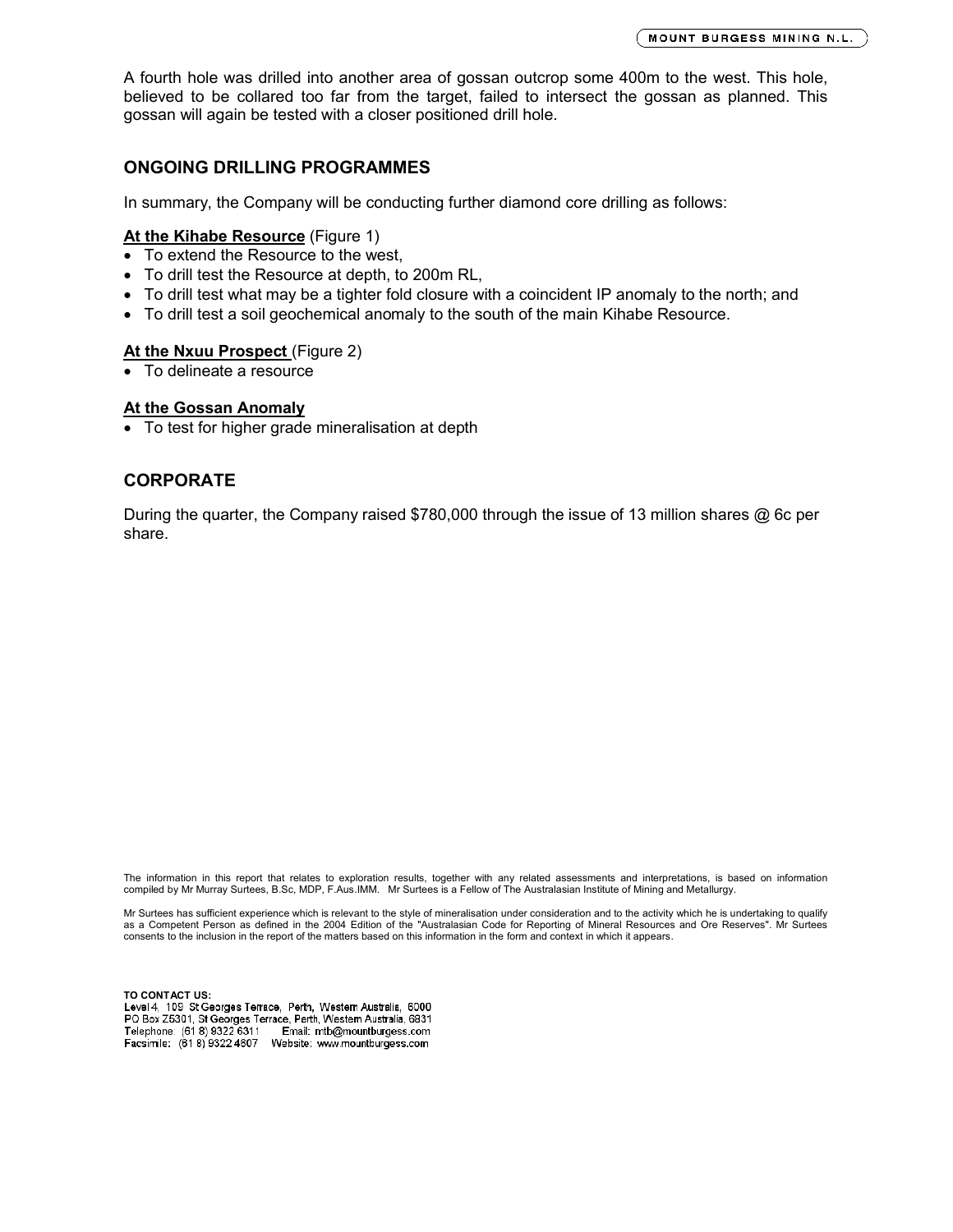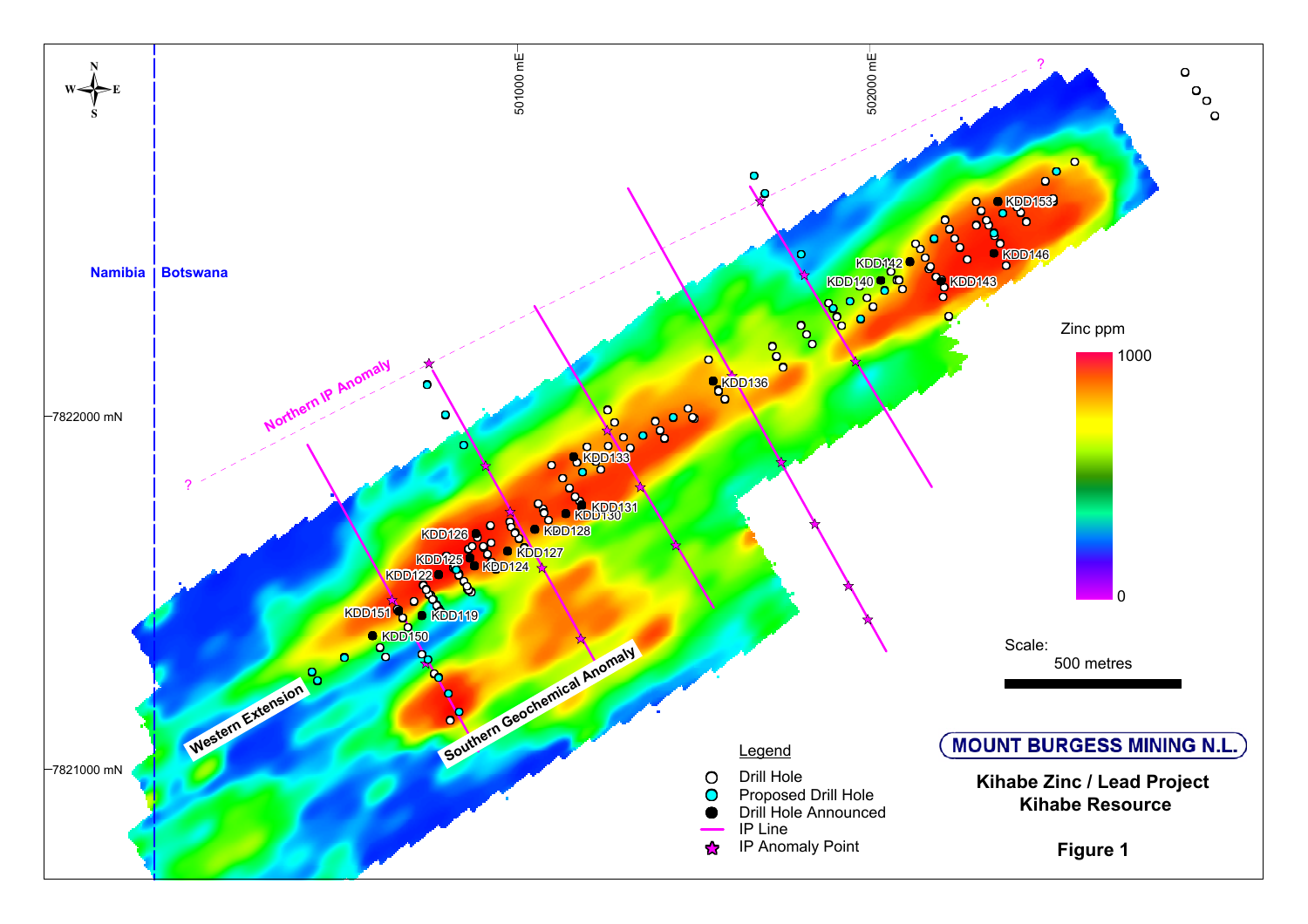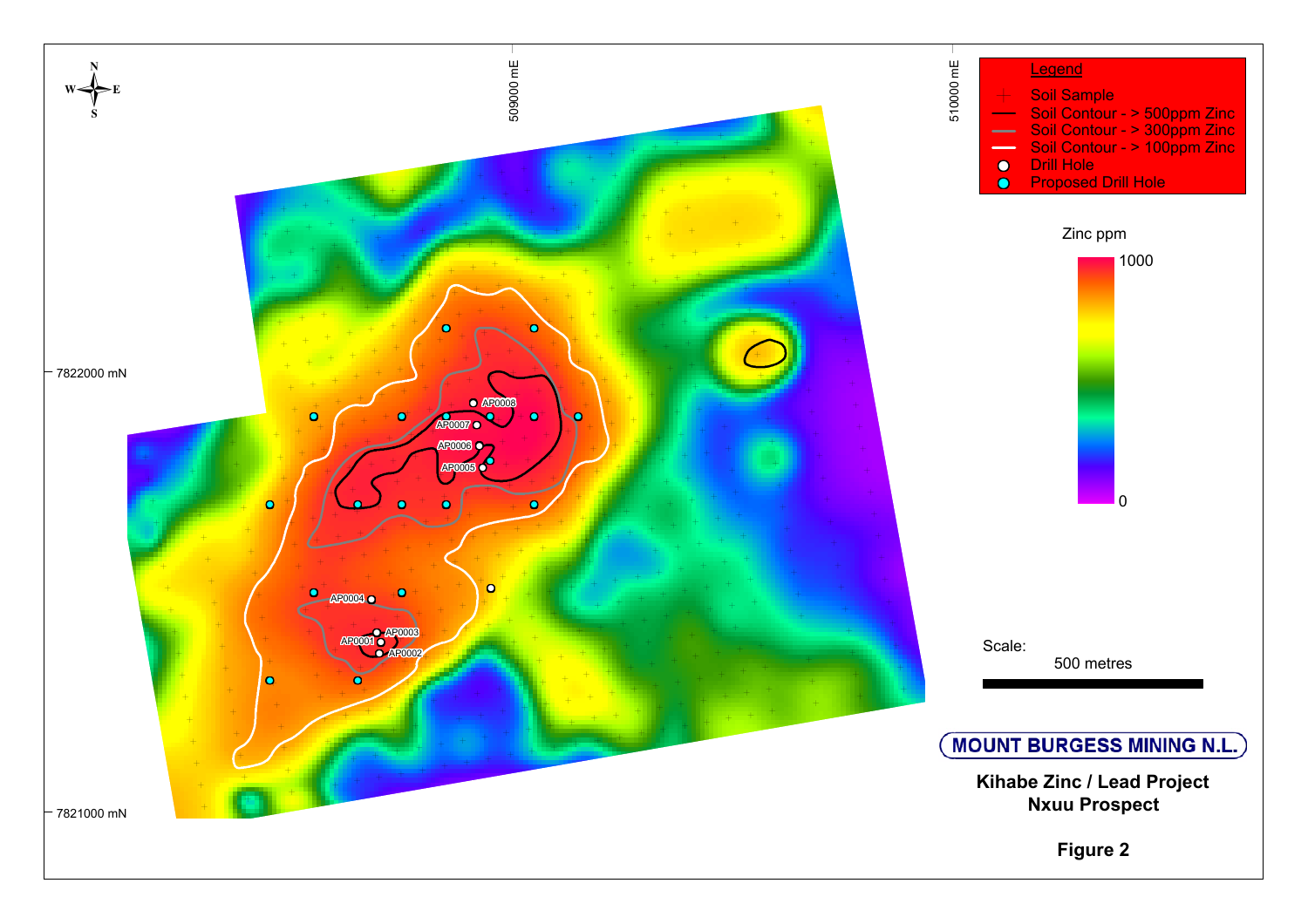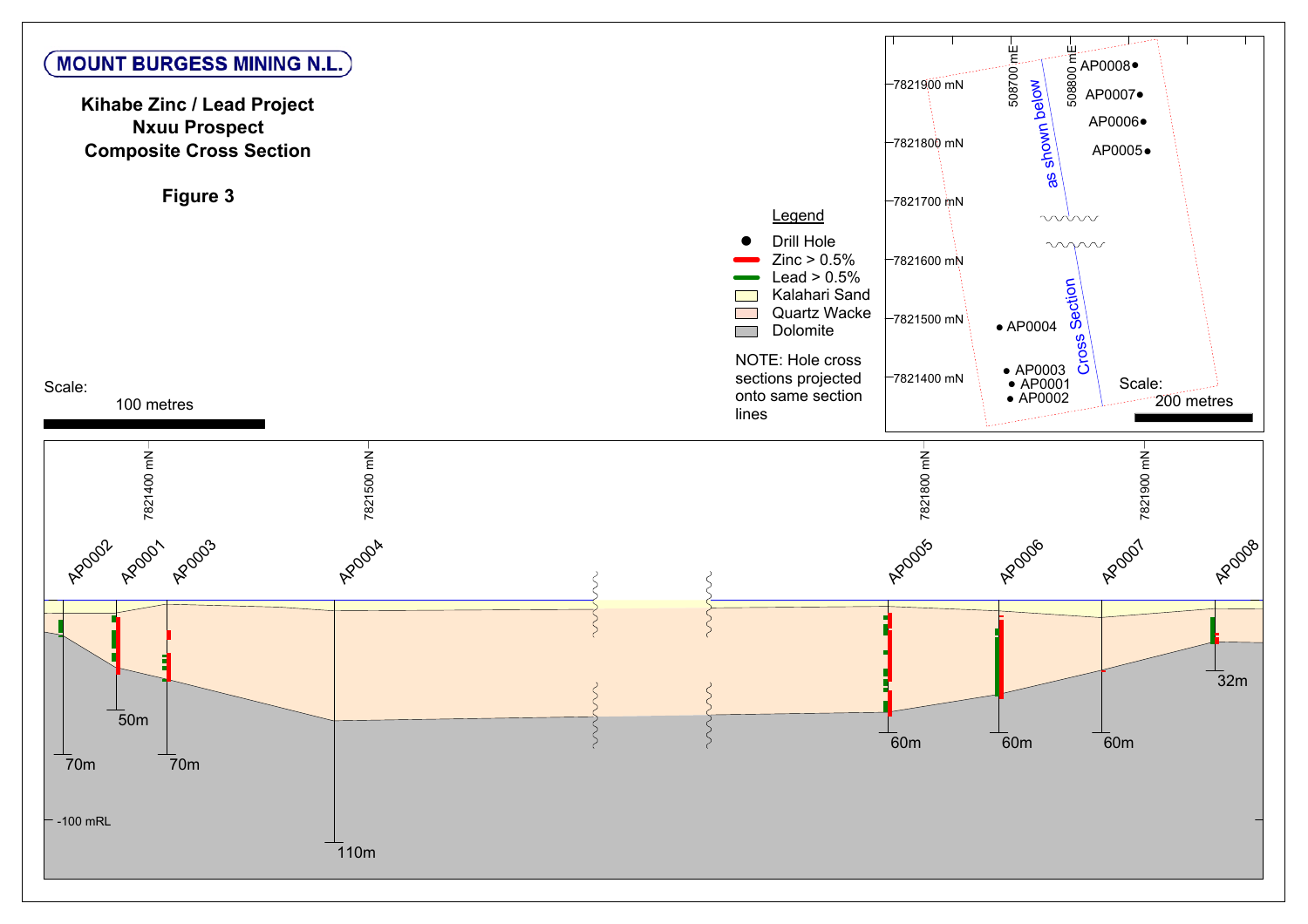# **MOUNT BURGESS MINING N.L.**

# **Kihabe Zinc / Lead Project Initial Independent Resource Estimates March 2007**

# **Figure 4**

The initial zinc, lead and silver Resources, based only on RC drill results were estimated by Ravensgate, independent consultants, in March 2007, applying a range of zinc equivalent low grade cuts, as follows:

| Zn Equivalent |            |     | Grade |                   |               |         | Metal  |           |
|---------------|------------|-----|-------|-------------------|---------------|---------|--------|-----------|
| Lower Cut-Off | Tonnes     | Zn. | Pb    | Ag                | Zn equivalent | Zn.     | Pb     | Ag        |
| (%Zn equiv)   | $(t)$      | (%) | (%)   | (g <sub>h</sub> ) | (%)           | $(t)$   | $(t)$  | (oz)      |
| 0.6           | 15,913,700 | 1.5 | 0.6   | 8.1               | 2.0           | 241,980 | 91,120 | 4,168,840 |
| 0.8           | 14,205,100 | 1.7 | 0.6   | 8.8               | 2.1           | 234,880 | 84,260 | 4,020,750 |
| 1.0           | 12,901,400 | 1.8 | 0.6   | 9.4               | 2.2           | 226,540 | 79,470 | 3,894,920 |
| 1.2           | 11,606,600 | 1.9 | 0.6   | 10.1              | 2.4           | 215,430 | 75,220 | 3,756,610 |
| 1.4           | 10,285,800 | 2.0 | 0.7   | 10.9              | 2.5           | 201,610 | 70,740 | 3,592,190 |
| 1.6           | 8,947,500  | 2.1 | 0.7   | 11.8              | 2.7           | 185,060 | 66,240 | 3,396,200 |
| 1.8           | 7,705,500  | 2.2 | 0.8   | 12.8              | 2.8           | 167,770 | 61,430 | 3,174,030 |
| 2.0           | 6,519,700  | 2.3 | 0.9   | 13.9              | 3.0           | 149,500 | 56,100 | 2,915,640 |

### **KIHABE INDICATED RESOURCE – Reported at various % Zn equivalent\* lower cut-offs**

### **KIHABE INFERRED RESOURCE – Reported at various % Zn equivalent\* lower cut-offs**

| Zn Equivalent |         |        | Grade |                   |               |       | Metal |         |
|---------------|---------|--------|-------|-------------------|---------------|-------|-------|---------|
| Lower Cut-Off | Tonnes  | Zn.    | Pb.   | Ag.               | Zn equivalent | Zn.   | Pb    | Ag      |
| (%Zn equiv)   | $(t)$   | $(\%)$ | $(*)$ | (9 <sub>l</sub> ) | (%)           | $(t)$ | $(t)$ | (oz)    |
| 0.6           | 883,600 | 1.1    | 0.3   | 3.8               | 1.3           | 9,310 | 2,940 | 106,920 |
| 0.8           | 690,500 | 1.2    | 0.3   | 4.0               | 1.5           | 8,490 | 2,200 | 88,130  |
| 1.0           | 547,200 | 1.4    | 0.3   | 4.3               | 1.6           | 7,560 | 1,680 | 75,330  |
| 1.2           | 414,200 | 1.6    | 0.3   | 4.7               | 1.8           | 6,520 | 1,070 | 62,840  |
| 1.4           | 310,000 | 1.7    | 0.3   | 5.0               | 2.0           | 5,360 | 840   | 49,420  |
| 1.6           | 244,000 | 1.8    | 0.3   | 5.2               | 2.1           | 4,490 | 710   | 41,080  |
| 1.8           | 154,200 | 2.0    | 0.4   | 5.8               | 2.3           | 3,100 | 560   | 28,810  |
| 2.0           | 111.700 | 2.1    | 0.4   | 6.4               | 2.5           | 2.380 | 460   | 22,830  |

\*Note: In the above Resource estimates, "% zinc equivalent" was calculated as follows: 1.67% lead = 1% zinc, 75g/t silver = 1% zinc

The following metal prices, current in March 2007, were used to calculate the zinc equivalent grade: Zinc US\$3,250/t, Lead US\$1,950/t and Silver US\$13:50/oz.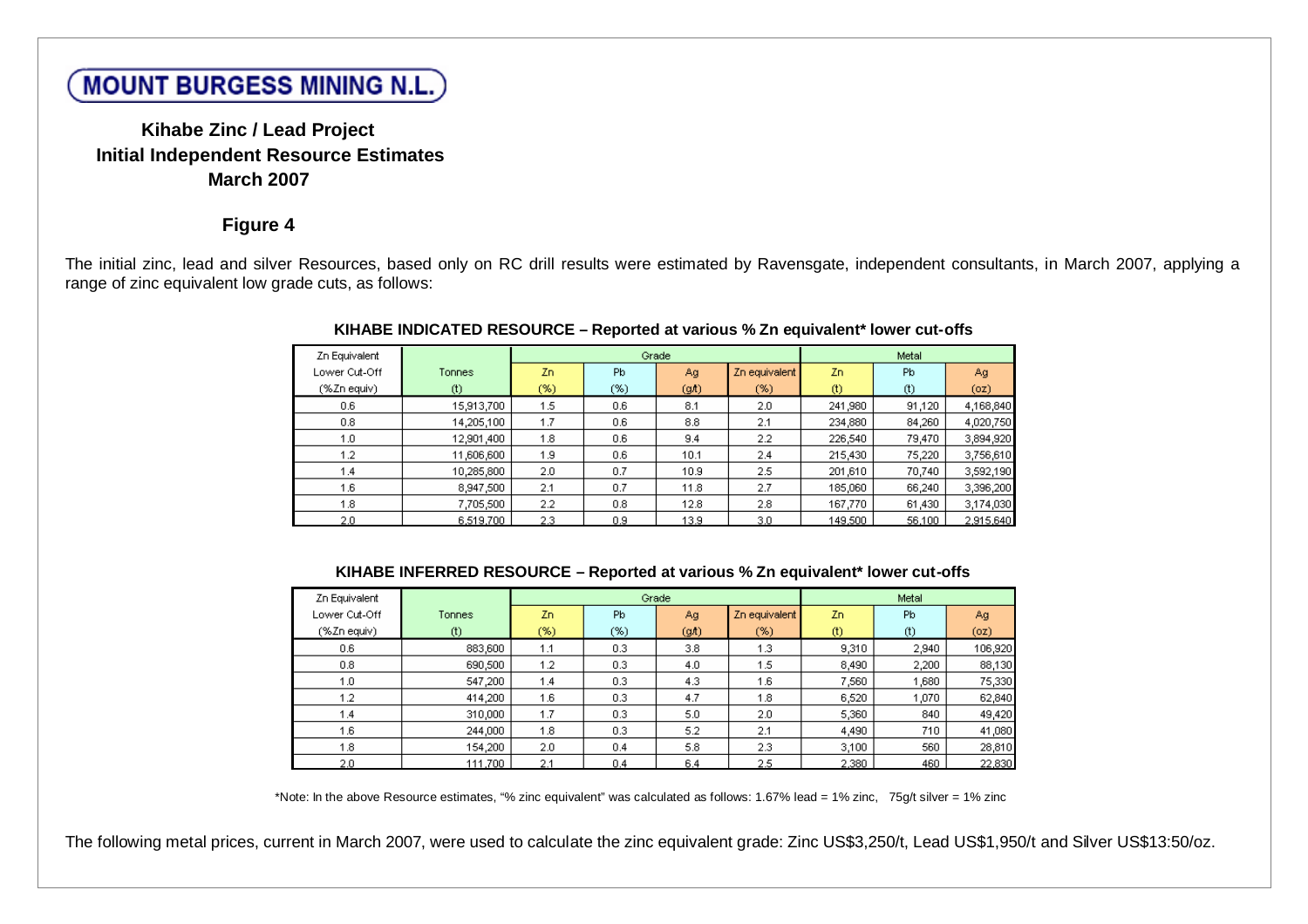# **Appendix 5B Mining exploration entity quarterly report**

Introduced 1/7/96. Origin: Appendix 8. Amended 1/7/97, 1/7/98, 30/9/2001.

Name of entity

MOUNT BURGESS MINING N.L.

31009067476 31 March 2008

ABN **ABN** Quarter ended ("current quarter")

### **Consolidated statement of cash flows**

|              |                                                                       | Current quarter | Year to date (9 months) |
|--------------|-----------------------------------------------------------------------|-----------------|-------------------------|
|              | Cash flows related to operating activities                            | \$A'000         | \$A'000                 |
| 1.1          | Receipts from product sales and related<br>debtors                    |                 |                         |
| 1.2          | Payments for:                                                         |                 |                         |
|              | (a) exploration and evaluation                                        | (447)           | (1,653)                 |
|              | (b) development                                                       |                 |                         |
|              | (c) production                                                        |                 |                         |
|              | (d) administration                                                    | (237)           | (823)                   |
| 1.3          | Dividends received                                                    |                 |                         |
| 1.4          | Interest and other items of a similar nature<br>received              | 5               | 36                      |
| 1.5          | Interest and other costs of finance paid                              |                 |                         |
| 1.6          | Income taxes paid                                                     |                 |                         |
| 1.7          | Other (provide details if material)                                   |                 |                         |
|              |                                                                       |                 |                         |
|              | <b>Net Operating Cash Flows</b>                                       | (679)           | (2, 440)                |
|              | Cash flows related to investing activities                            |                 |                         |
| 1.8          | Payment for purchases of:                                             |                 |                         |
|              | (a) prospects                                                         |                 |                         |
|              | (b) equity investments                                                |                 |                         |
|              | (c) other fixed assets                                                | (8)             | (137)                   |
| 1.9          | Proceeds from sale of:                                                |                 |                         |
|              | (a) prospects                                                         |                 |                         |
|              | (b) equity investments                                                |                 |                         |
|              | (c) other fixed assets                                                |                 |                         |
|              |                                                                       |                 |                         |
|              |                                                                       |                 |                         |
| 1.10<br>1.11 | Loans to other entities                                               |                 |                         |
| 1.12         | Loans repaid by other entities<br>Other (provide details if material) |                 |                         |
|              | Net investing cash flows                                              | (8)             | (137)                   |
| 1.13         | Total operating and investing cash flows<br>(carried forward)         | (687)           | (2, 577)                |

<sup>+</sup> See chapter 19 for defined terms. Appendix 5B Page 1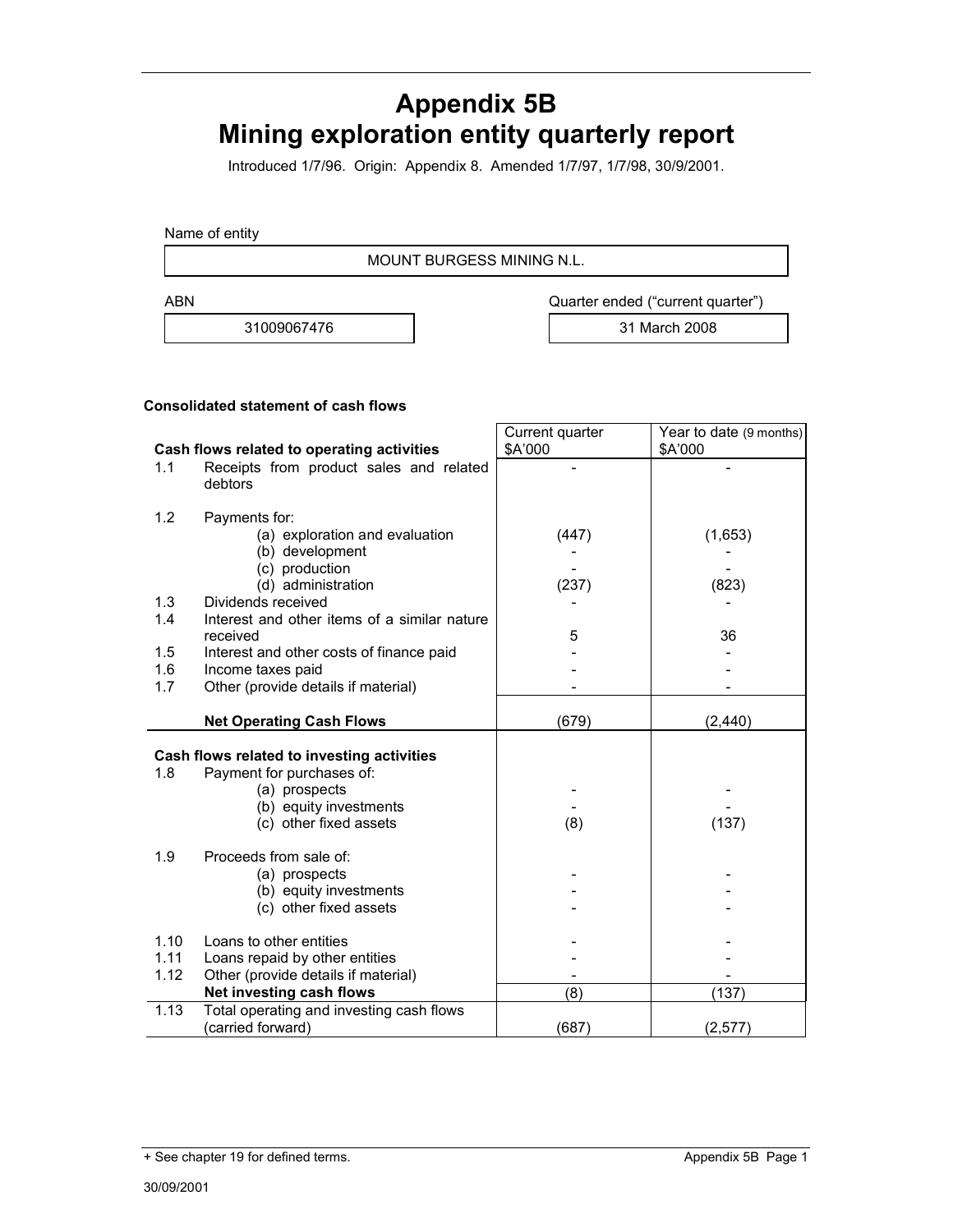| 1.13         | Total operating and investing cash flows<br>(brought forward)                       | (687 | (2,577)     |
|--------------|-------------------------------------------------------------------------------------|------|-------------|
|              |                                                                                     |      |             |
|              | Cash flows related to financing activities                                          |      |             |
| 1.14         | Proceeds from issues of shares, options,                                            | 780  | 1,946       |
|              | etc.                                                                                |      |             |
| 1.15         | Proceeds from sale of forfeited shares                                              |      |             |
| 1.16         | Proceeds from borrowings                                                            |      |             |
| 1.17         | Repayment of borrowings                                                             |      |             |
| 1.18         | Dividends paid                                                                      |      |             |
| 1.19         | Other - Placement fees                                                              | (21) | (74)        |
|              | Other – Lease liability repayments                                                  | (2)  | (5)         |
|              | Net financing cash flows                                                            | 757  | 1,867       |
|              |                                                                                     |      |             |
|              | Net increase (decrease) in cash held                                                | (70) | (710)       |
|              |                                                                                     | 247  |             |
| 1.20<br>1.21 | Cash at beginning of quarter/year to date<br>Exchange rate adjustments to item 1.20 | 12   | 1,024<br>15 |
|              |                                                                                     |      |             |
| 1.22         | Cash at end of quarter                                                              | 329  | 329         |
|              |                                                                                     |      |             |

### **Payments to directors of the entity and associates of the directors Payments to related entities of the entity and associates of the related entities**

|                      |                                                                                                                                                                                                                               | Current quarter<br>\$A'000 |
|----------------------|-------------------------------------------------------------------------------------------------------------------------------------------------------------------------------------------------------------------------------|----------------------------|
| 1.23                 | Aggregate amount of payments to the parties included in item 1.2                                                                                                                                                              | 79                         |
| 1.24                 | Aggregate amount of loans to the parties included in item 1.10                                                                                                                                                                |                            |
| $\sim$ $\sim$ $\sim$ | For a lease of the company of the company of the company of the company of the company of the company of the company of the company of the company of the company of the company of the company of the company of the company |                            |

1.25 Explanation necessary for an understanding of the transactions

### **Non-cash financing and investing activities**

2.1 Details of financing and investing transactions which have had a material effect on consolidated assets and liabilities but did not involve cash flows

N/A

2.2 Details of outlays made by other entities to establish or increase their share in projects in which the reporting entity has an interest

N/A

### **Financing facilities available**

**The Company maintains a seasonal overdraft facility of \$150,000.**

<sup>+</sup> See chapter 19 for defined terms. Appendix 5B Page 2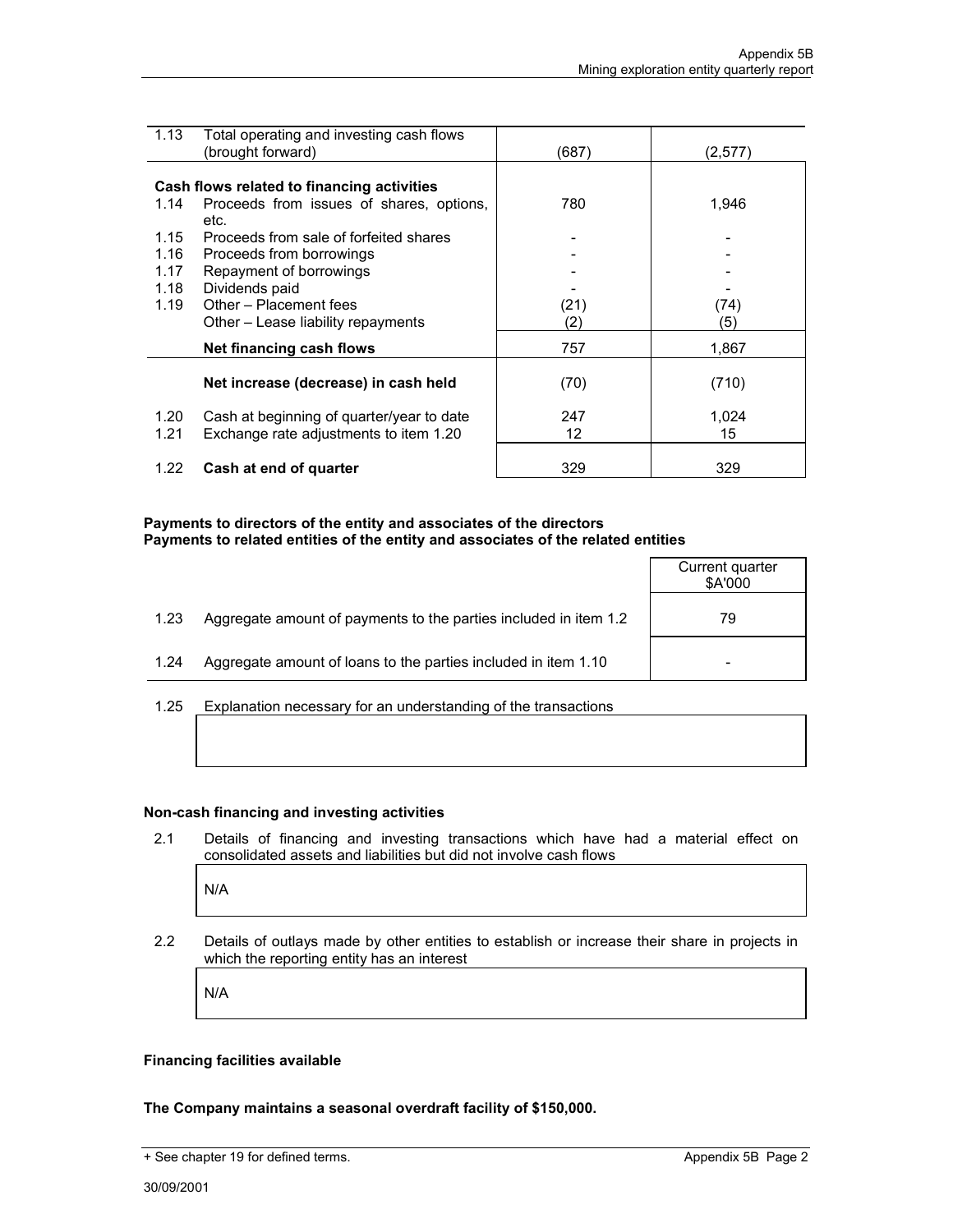|     |                             | Amount available<br>\$A'000 | Amount used<br>\$A'000 |
|-----|-----------------------------|-----------------------------|------------------------|
| 3.1 | Loan facilities             |                             | -                      |
| 3.2 | Credit standby arrangements | 205                         |                        |

### **Estimated cash outflows for next quarter**

| 4.1 | Exploration and evaluation | 300      |
|-----|----------------------------|----------|
| 4.2 | Development<br>Total       | -<br>300 |

### **Reconciliation of cash**

| follows. | Reconciliation of cash at the end of the quarter<br>(as shown in the consolidated statement of cash<br>flows) to the related items in the accounts is as | Current quarter<br>\$A'000 | Previous quarter<br>\$A'000 |
|----------|----------------------------------------------------------------------------------------------------------------------------------------------------------|----------------------------|-----------------------------|
| 5.1      | Cash on hand and at bank                                                                                                                                 | 84                         | 140                         |
| 5.2      | Deposits at call                                                                                                                                         | 245                        | 107                         |
| 5.3      | Bank overdraft                                                                                                                                           |                            |                             |
| 5.4      | Other (prove details)                                                                                                                                    |                            |                             |
|          | <b>Total: cash at end of quarter (item 1.22)</b>                                                                                                         | 329                        | 247                         |

# **Changes in interests in mining tenements**

|     |                                                                        | Tenement<br>reference | Nature of interest<br>(note (2)) | Interest at<br>beginning<br>of quarter | Interest at<br>end of<br>quarter |
|-----|------------------------------------------------------------------------|-----------------------|----------------------------------|----------------------------------------|----------------------------------|
| 6.1 | Interests in mining<br>tenements<br>relinquished, reduced<br>or lapsed |                       |                                  |                                        |                                  |
| 6.2 | Interests in mining<br>tenements acquired or<br>increased              |                       |                                  |                                        |                                  |

<sup>+</sup> See chapter 19 for defined terms. Appendix 5B Page 3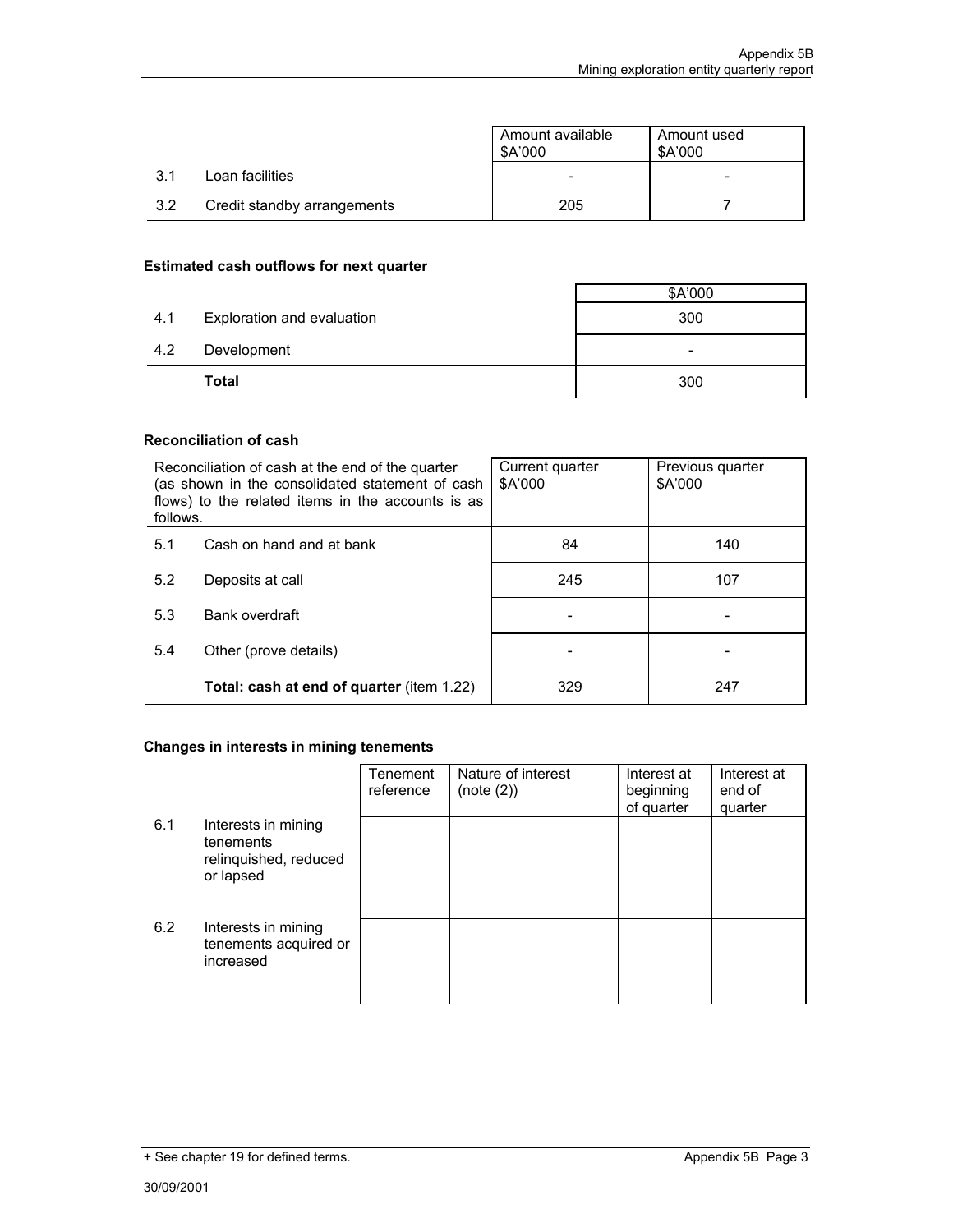# **Issued and quoted securities at end of current quarter**

|      |                                                                           | Total number                                   | Number quoted                                            | Issue price per<br>security (cents)<br>(see note 3) | Amount paid up<br>per security<br>(cents)<br>(see note 3) |
|------|---------------------------------------------------------------------------|------------------------------------------------|----------------------------------------------------------|-----------------------------------------------------|-----------------------------------------------------------|
| 7.1  | + Preference<br><b>Securities</b>                                         | N/A                                            |                                                          |                                                     |                                                           |
| 7.2  | Changes during<br>quarter                                                 |                                                |                                                          |                                                     |                                                           |
|      | (a) Increases<br>through issues                                           |                                                |                                                          |                                                     |                                                           |
|      | (b) Decreases<br>through returns of<br>capital, buy-backs,<br>redemptions |                                                |                                                          |                                                     |                                                           |
| 7.3  | <sup>+</sup> Ordinary<br><b>Securities</b>                                | 280,257,000                                    | 280,257,000                                              |                                                     |                                                           |
| 7.4  | Changes during<br>quarter                                                 |                                                |                                                          |                                                     |                                                           |
|      | (a) Increases<br>through issues                                           | 13,000,000                                     | 13,000,000                                               |                                                     |                                                           |
|      | (b) Decreases<br>through returns of<br>capital, buy-backs                 | N/A                                            | N/A                                                      |                                                     |                                                           |
| 7.5  | <sup>+</sup> Convertible Debt<br><b>Securities</b>                        | N/A                                            | N/A                                                      |                                                     |                                                           |
| 7.6  | Changes during<br>quarter                                                 |                                                |                                                          |                                                     |                                                           |
|      | (a) Increases<br>through issues                                           |                                                |                                                          |                                                     |                                                           |
| 7.7  | <b>Options</b>                                                            |                                                |                                                          |                                                     |                                                           |
|      | <b>Employee Share</b><br>Plans                                            | 1,100,000<br>2,500,000<br>5,050,000<br>900,000 | <b>NIL</b><br>NIL.<br>$\ensuremath{\mathsf{NIL}}$<br>NIL | 25 cents<br>25 cents<br>25 cents<br>25 cents        | 31/12/09<br>31/12/10<br>31/12/11<br>31/12/12              |
| 7.8  | Issued during quarter                                                     | <b>NIL</b>                                     |                                                          |                                                     |                                                           |
| 7.9  | <b>Exercised during</b><br>quarter                                        | <b>NIL</b>                                     |                                                          |                                                     |                                                           |
| 7.10 | Cancelled during<br>quarter                                               | 50,000<br>500,000                              | <b>NIL</b><br><b>NIL</b>                                 | 25 cents<br>25 cents                                | 31/12/07<br>31/12/12                                      |
| 7.11 | <b>Debentures</b><br>(totals only)                                        | N/A                                            |                                                          |                                                     |                                                           |
| 7.12 | <b>Unsecured notes</b><br>(totals only)                                   | N/A                                            |                                                          |                                                     |                                                           |

<sup>+</sup> See chapter 19 for defined terms. Appendix 5B Page 4